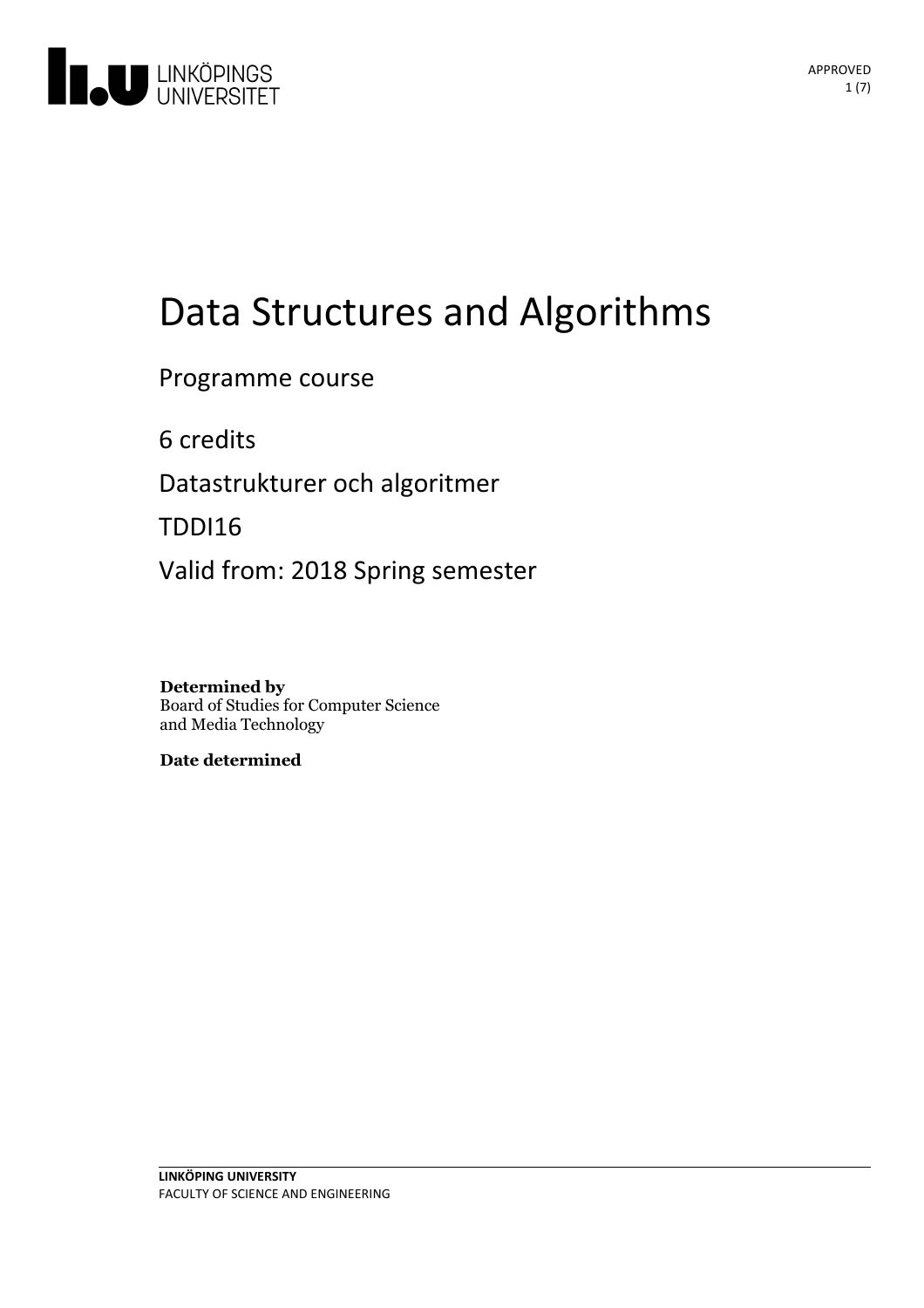## Main field of study

Computer Science and Engineering, Programming

## Course level

First cycle

## Advancement level

 $G_1X$ 

## Course offered for

- Computer Engineering, B Sc in Engineering
- Programming, Bachelor's Programme

## Entry requirements

Note: Admission requirements for non-programme students usually also include admission requirements for the programme and threshold requirements for progression within the programme, or corresponding.

## Prerequisites

Basic course in programming in C++. Discrete mathematics.

## Intended learning outcomes

Upon completion of this course the student should be able to describe how frequently used data structures and algorithms are constructed, explain their different properties, e.g. regarding efficiency in different aspects, and to use them in application programs.

**Course content**<br>The lectures covers data structures and algorithms from a principal point of view. but based on concrete examples. Data structures covered are lists, stacks, queues, graphs, special trees, and hash tables, which also include algorithms for operating on these data structures. The general algorithms covered are algorithms for searching and sorting. Basic analysis of requirements regarding time and space for the data structures and algorithms is included. The lessons are dedicated to some preparation of the programming exercises but mainly for solving problems concerning data structures and algorithms, and are in that respect preparing for the written exam. The programming exercises is a series of smaller programming exercises.

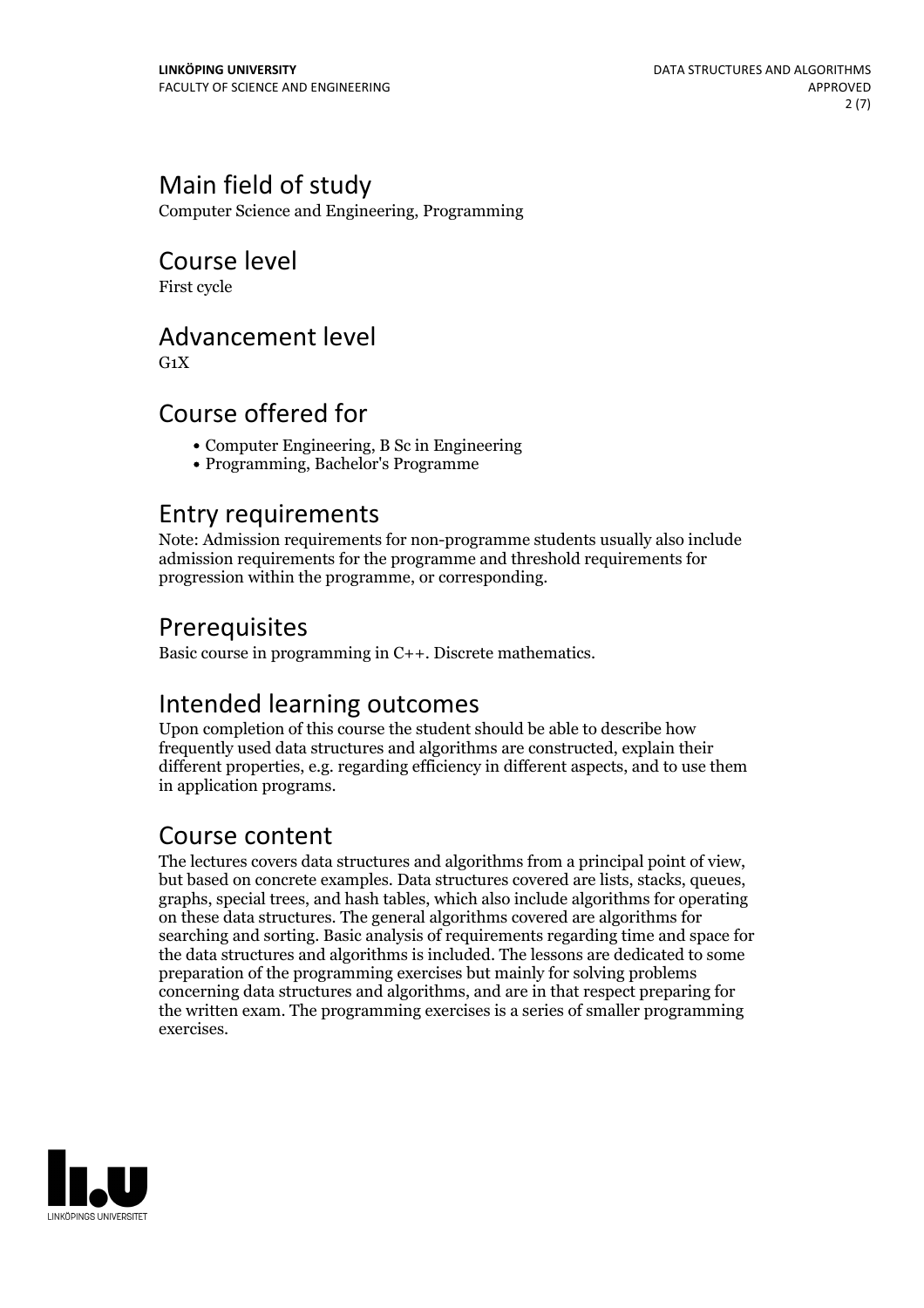Teaching and working methods<br>The course is arranged as a series of lectures, lessons and programming exercises. Self-study hours must be set aside for literature studies and programming.

## Examination

| DAT <sub>1</sub> Computer examination | 2 credits $U, 3, 4, 5$ |  |
|---------------------------------------|------------------------|--|
| LAB1 Programming assignments          | 2 credits U, G         |  |

UPG1 Computer based hand-in assignment 2 credits U, G

The computer exam tests the students knowledge about data structures and

algorithms. The programming exercises give the student opportunity to analyze, design, implement and use, in various extent, <sup>a</sup> selection of data structures and algorithms.

## Grades

Four-grade scale, LiU, U, 3, 4, 5

## Department

Institutionen för datavetenskap

## Director of Studies or equivalent

Ola Leifler

## Examiner

Erik Nilsson

## Course website and other links

<http://www.ida.liu.se/~TDDI16/>

## Education components

Preliminary scheduled hours: 42 h Recommended self-study hours: 118 h

## Course literature

**Other**

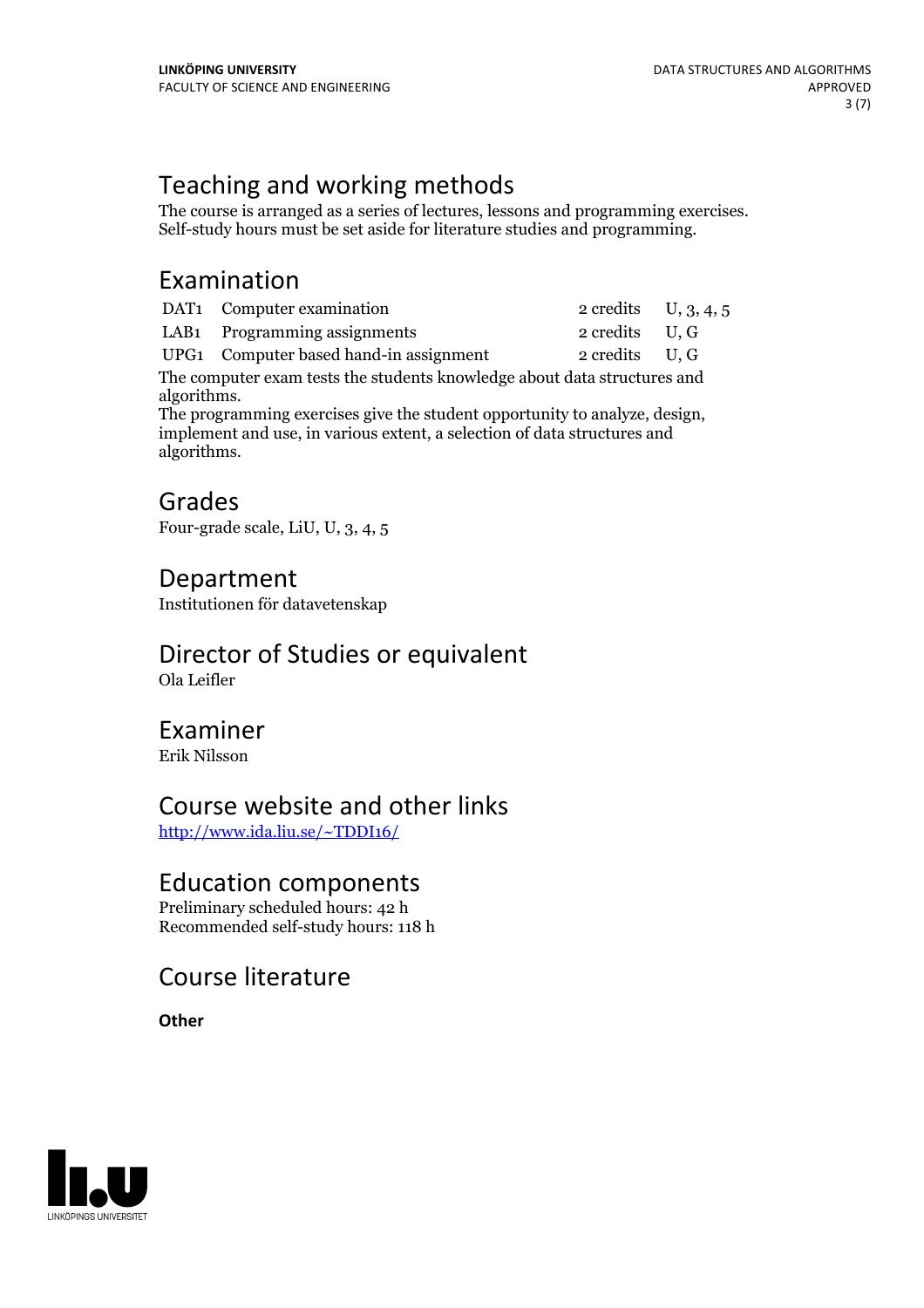## **Common rules**

#### **Course syllabus**

A syllabus has been established for each course. The syllabus specifies the aim and contents of the course, and the prior knowledge that a student must have in order to be able to benefit from the course.

### **Timetabling**

Courses are timetabled after a decision has been made for this course concerning its assignment to a timetable module. A central timetable is not drawn up for courses with fewer than five participants. Most project courses do not have a central timetable.

#### **Interrupting a course**

The vice-chancellor's decision concerning regulations for registration, deregistration and reporting results (Dnr LiU-2015-01241) states that interruptions in study are to be recorded in Ladok. Thus, all students who do not participate in a course for which they have registered must record the interruption, such that the registration on the course can be removed. Deregistration from <sup>a</sup> course is carried outusing <sup>a</sup> web-based form: www.lith.liu.se/for-studenter/kurskomplettering?l=sv.

#### **Cancelled courses**

Courses with few participants (fewer than 10) may be cancelled or organised in a manner that differs from that stated in the course syllabus. The board of studies is to deliberate and decide whether a course is to be cancelled orchanged from the course syllabus.

#### **Regulations relatingto examinations and examiners**

Details are given in a decision in the university's rule book: http://styrdokument.liu.se/Regelsamling/VisaBeslut/622678.

#### **Forms of examination**

#### **Examination**

Written and oral examinations are held at least three times a year: once immediately after the end of the course, once in August, and once (usually) in one of the re-examination periods. Examinations held at other times are to follow a decision of the board of studies.

Principles for examination scheduling for courses that follow the study periods:

courses given in VT1 are examined for the first time in March, with re-

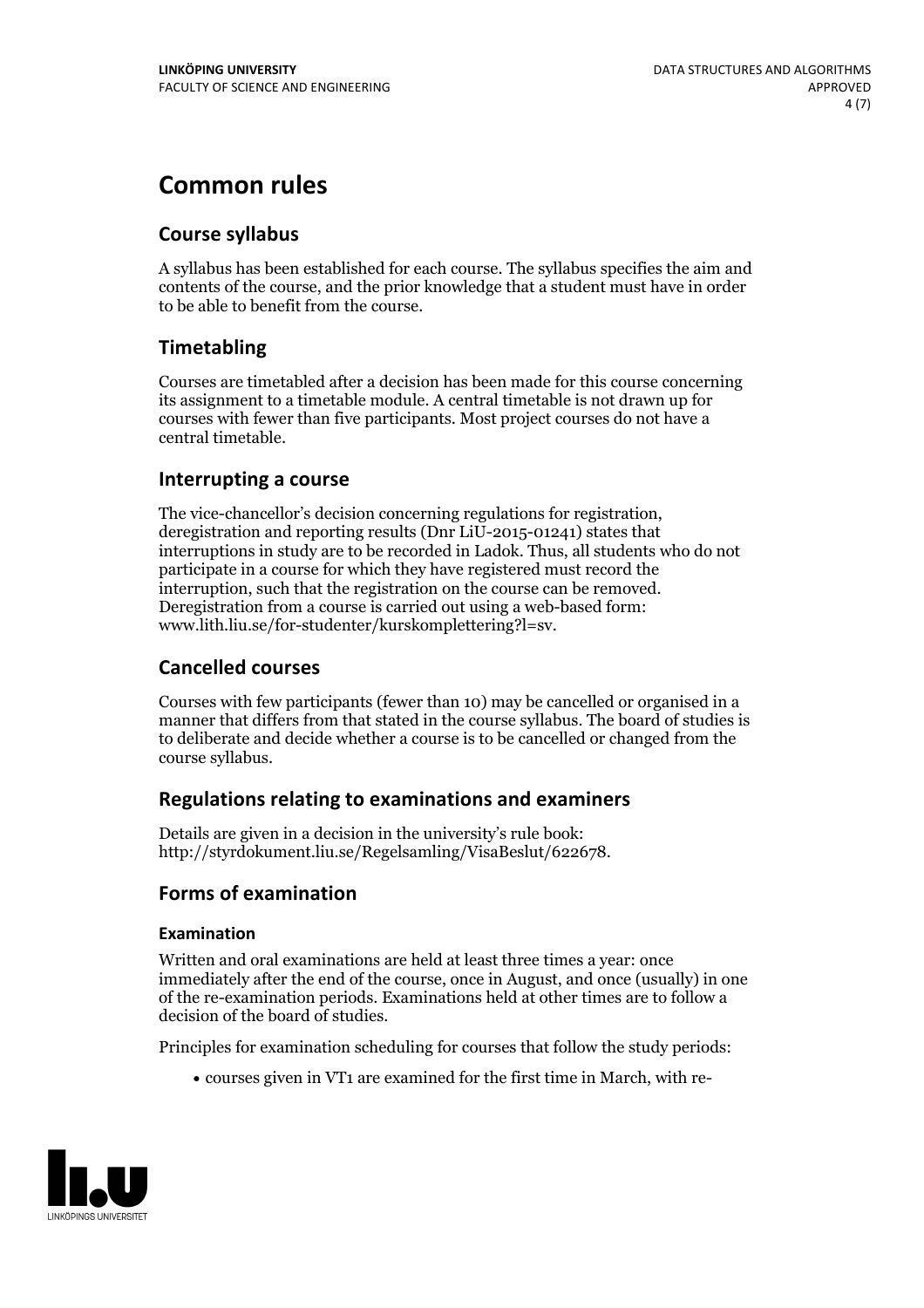examination in June and August

- courses given in VT2 are examined for the first time in May, with re-examination in August and October
- courses given in HT1 are examined for the first time in October, with re-examination in January and August
- courses given in HT2 are examined for the first time in January, with re-examination at Easter and in August.

The examination schedule is based on the structure of timetable modules, but there may be deviations from this, mainly in the case of courses that are studied and examined for several programmes and in lower grades (i.e. 1 and 2).

- Examinations for courses that the board of studies has decided are to be held in alternate years are held only three times during the year in which
- the course is given.<br>• Examinations for courses that are cancelled or rescheduled such that they are not given in one or several years are held three times during the year that immediately follows the course, with examination scheduling that corresponds to the scheduling that was in force before the course was cancelled or rescheduled.<br>• If teaching is no longer given for a course, three examination occurrences
- are held during the immediately subsequent year, while examinations are at the same time held for any replacement course that is given, or alternatively in association with other re-examination opportunities. Furthermore, an examination is held on one further occasion during the next subsequent year, unless the board of studies determines otherwise.<br>• If a course is given during several periods of the year (for programmes, or
- on different occasions for different programmes) the board orboards of studies determine together the scheduling and frequency of re-examination occasions.

#### **Registration for examination**

In order to take an examination, a student must register in advance at the Student Portal during the registration period, which opens 30 days before the date of the examination and closes 10 days before it. Candidates are informed of the location of the examination by email, four days in advance. Students who have not registered for an examination run the risk of being refused admittance to the examination, if space is not available.

Symbols used in the examination registration system:

- \*\* denotes that the examination is being given for the penultimate time.
- \* denotes that the examination is being given for the last time.

#### **Code of conduct for students during examinations**

Details are given in a decision in the university's rule book: http://styrdokument.liu.se/Regelsamling/VisaBeslut/622682.

#### **Retakes for higher grade**

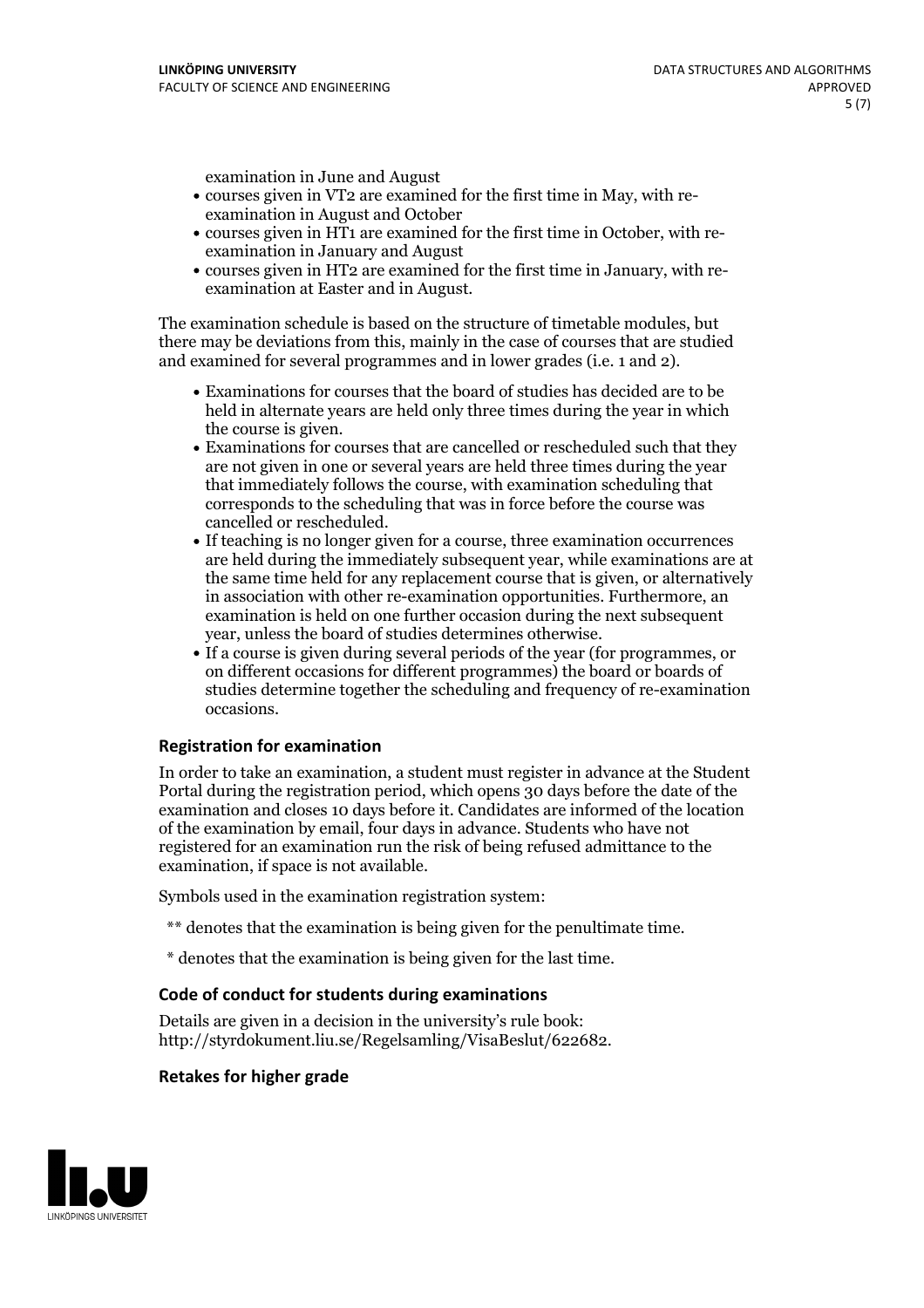Students at the Institute of Technology at LiU have the right to retake written examinations and computer-based examinations in an attempt to achieve a higher grade. This is valid for all examination components with code "TEN" and "DAT". The same right may not be exercised for other examination components, unless otherwise specified in the course syllabus.

#### **Retakes of other forms of examination**

Regulations concerning retakes of other forms of examination than written examinations and computer-based examinations are given in the LiU regulations for examinations and examiners, http://styrdokument.liu.se/Regelsamling/VisaBeslut/622678.

#### **Plagiarism**

For examinations that involve the writing of reports, in cases in which it can be assumed that the student has had access to other sources (such as during project work, writing essays, etc.), the material submitted must be prepared in accordance with principles for acceptable practice when referring to sources (references or quotations for which the source is specified) when the text, images, ideas, data, etc. of other people are used. It is also to be made clear whether the author has reused his or her own text, images, ideas, data, etc. from previous examinations.

A failure to specify such sources may be regarded as attempted deception during examination.

#### **Attempts to cheat**

In the event of <sup>a</sup> suspected attempt by <sup>a</sup> student to cheat during an examination, or when study performance is to be assessed as specified in Chapter <sup>10</sup> of the Higher Education Ordinance, the examiner is to report this to the disciplinary board of the university. Possible consequences for the student are suspension from study and a formal warning. More information is available at https://www.student.liu.se/studenttjanster/lagar-regler-rattigheter?l=sv.

#### **Grades**

The grades that are preferably to be used are Fail (U), Pass (3), Pass not without distinction  $(4)$  and Pass with distinction  $(5)$ . Courses under the auspices of the faculty board of the Faculty of Science and Engineering (Institute of Technology) are to be given special attention in this regard.

- 1. Grades U, 3, 4, 5 are to be awarded for courses that have written
- examinations. 2. Grades Fail (U) and Pass (G) may be awarded for courses with <sup>a</sup> large degree of practical components such as laboratory work, project work and group work.

#### **Examination components**

- 
- 1. Grades U, 3, 4, <sup>5</sup> are to be awarded for written examinations (TEN). 2. Grades Fail (U) and Pass (G) are to be used for undergraduate projects and other independent work.